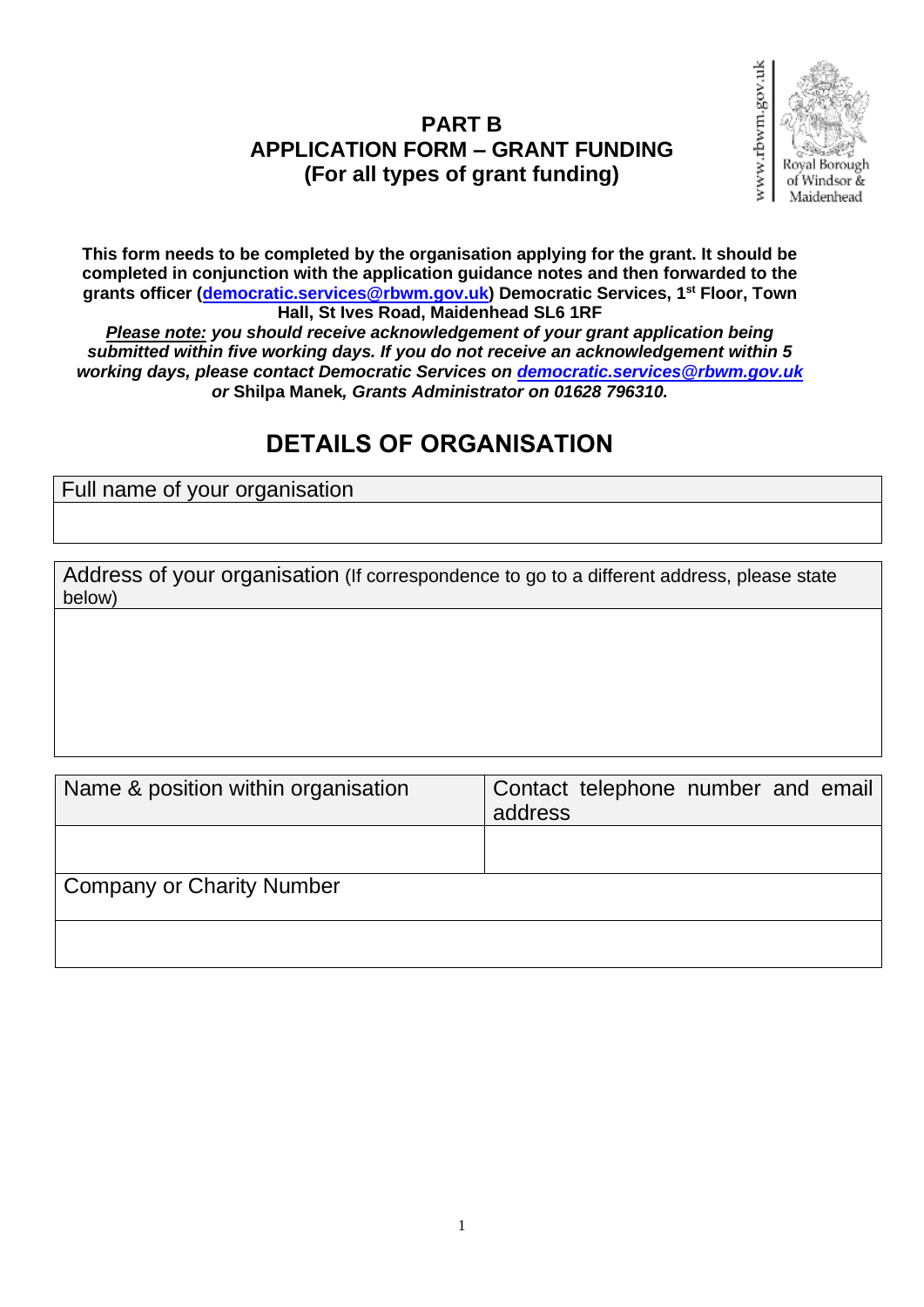|  |  | Purpose and aims of the organisation (brief description) |
|--|--|----------------------------------------------------------|
|  |  |                                                          |

# **How many people are in your organisation?** (Numbers should relate to the local branch)

|                       | <b>Full Time</b> | Part Time |             | <b>Full Time</b> | <b>Part Time</b> |
|-----------------------|------------------|-----------|-------------|------------------|------------------|
| Paid Staff:           |                  |           | Volunteers: |                  |                  |
| <b>Total Members:</b> |                  |           |             |                  |                  |
|                       |                  |           |             |                  |                  |

| Bank details of organisation                                                                                                                                                                                                                                          |         |  |            |  |
|-----------------------------------------------------------------------------------------------------------------------------------------------------------------------------------------------------------------------------------------------------------------------|---------|--|------------|--|
| $A/C$ name:                                                                                                                                                                                                                                                           | A/C No. |  | Sort Code: |  |
| Total number of service users who will benefit from the requested funding.<br>(i.e. the no. of service users who will benefit from a specific project, or the total no. of users supported by the<br>organisation, depending on what funding has been requested for). |         |  |            |  |
| Non-RBWM Residents supported:<br><b>RBWM Residents supported:</b>                                                                                                                                                                                                     |         |  |            |  |
| Please indicate if your organisation received funding from RBWM in the<br>YES /<br>NO.<br>previous financial year.                                                                                                                                                    |         |  |            |  |
| YES / NO<br>If funding was for more than £1,000 has an annual return been completed?                                                                                                                                                                                  |         |  |            |  |

# Amount of funding requested: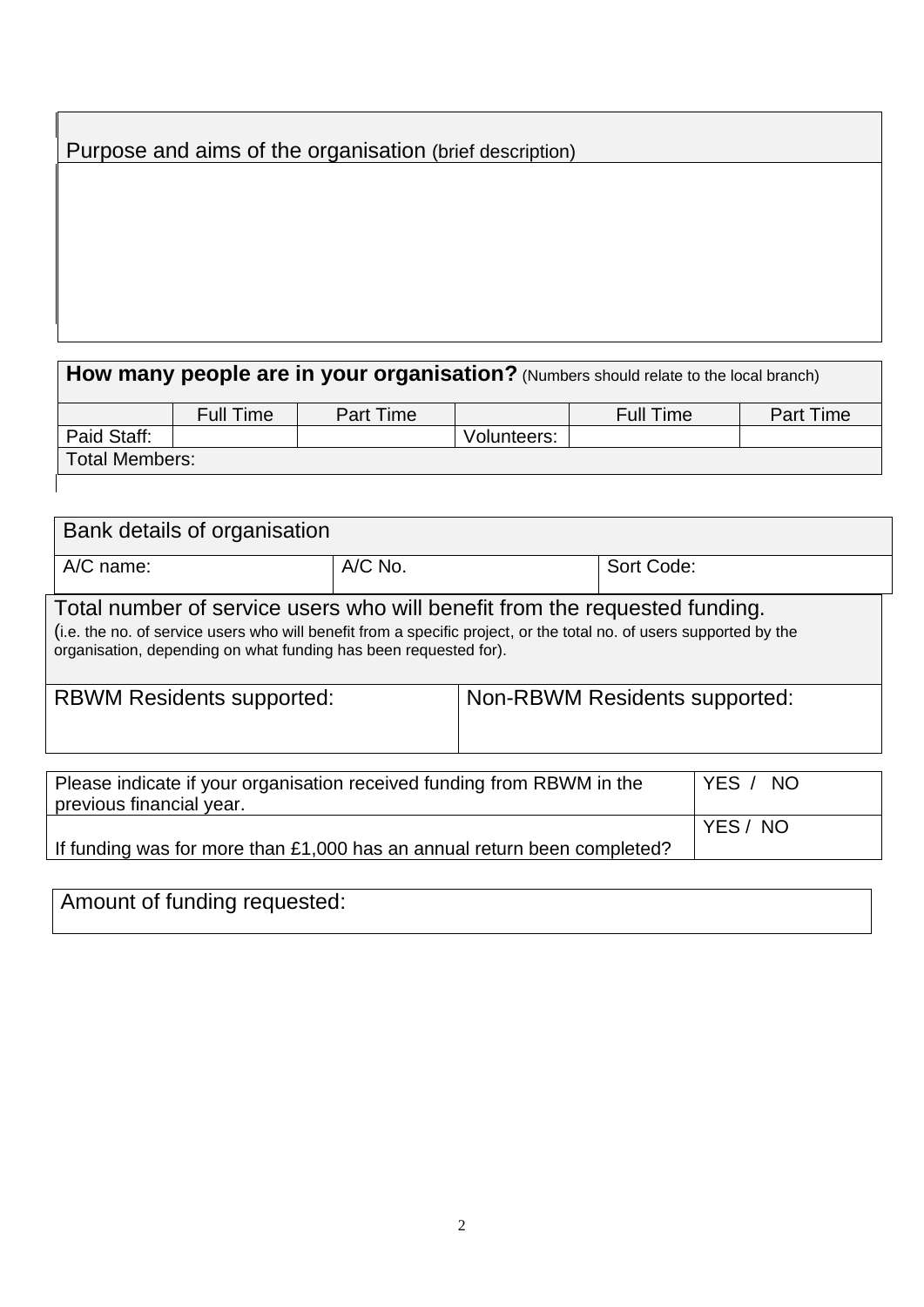How will the grant be spent?

(Please include details of what difference / impact the grant will have on your project and the total cost of the project if not applying for the full project costs).

Costs of Project (If Quantity Surveyor costings have been produced, please submit a copy with your application) **£** Purchase/Lease of Land Purchase/Lease of Buildings Legal Fees Adaptation of existing buildings New buildings Architects' and other professional fees Equipment (attach price list) Other expenses (please give details) : **Total estimated cost of the project**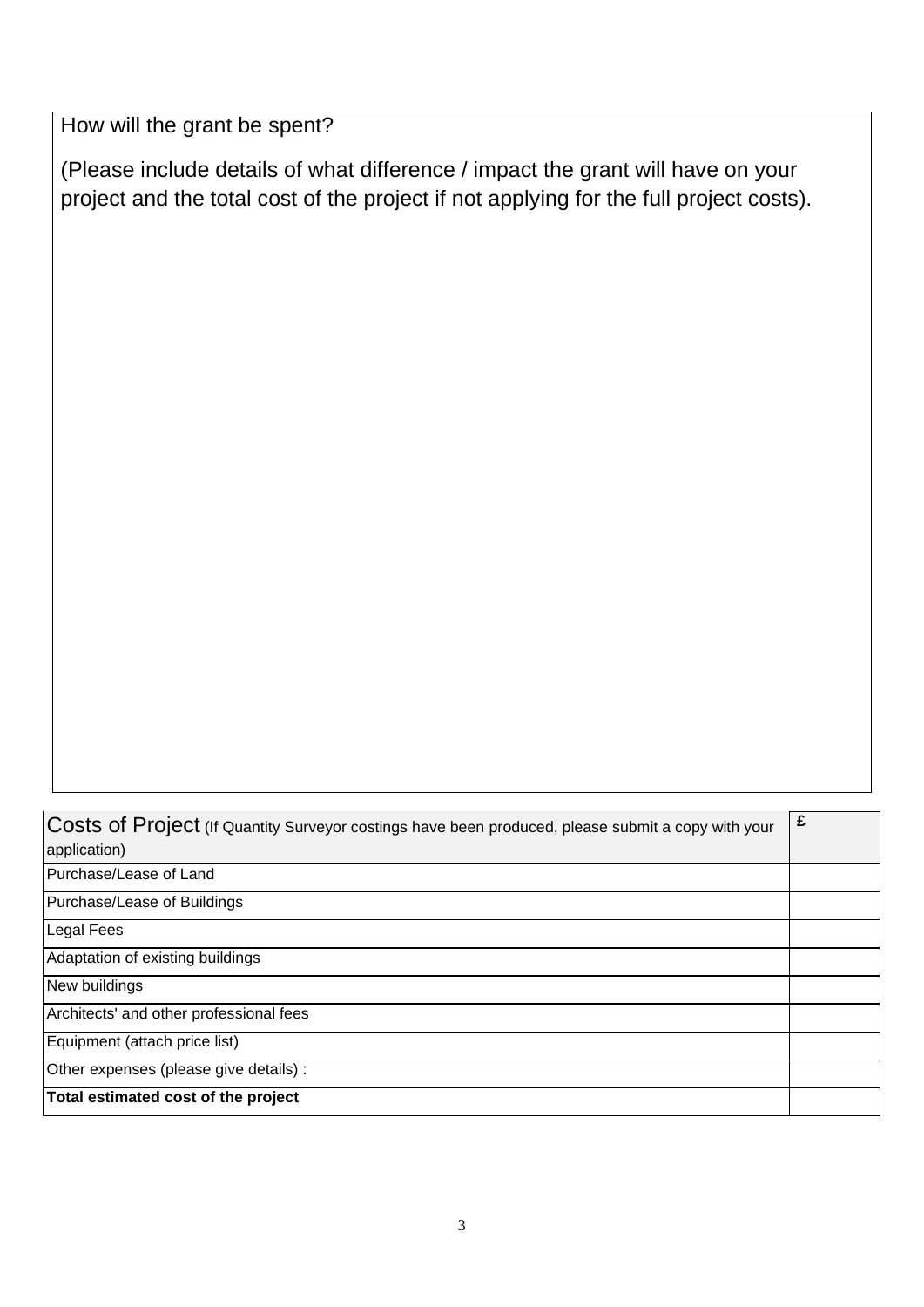Which of the Council Strategic Priorities is your grant relevant to? (Please refer to the guidance notes in part A and give specific details).

| <b>Healthy skilled and independent</b><br>residents |                                                                                                                                                                                                                                                                                                                                                                                                                                                                                                                                                                                                                                                                                       |
|-----------------------------------------------------|---------------------------------------------------------------------------------------------------------------------------------------------------------------------------------------------------------------------------------------------------------------------------------------------------------------------------------------------------------------------------------------------------------------------------------------------------------------------------------------------------------------------------------------------------------------------------------------------------------------------------------------------------------------------------------------|
| residents of all ages to improve their              |                                                                                                                                                                                                                                                                                                                                                                                                                                                                                                                                                                                                                                                                                       |
| the best start in life.                             |                                                                                                                                                                                                                                                                                                                                                                                                                                                                                                                                                                                                                                                                                       |
| education for all.                                  |                                                                                                                                                                                                                                                                                                                                                                                                                                                                                                                                                                                                                                                                                       |
| independently.                                      |                                                                                                                                                                                                                                                                                                                                                                                                                                                                                                                                                                                                                                                                                       |
| in our communities.                                 |                                                                                                                                                                                                                                                                                                                                                                                                                                                                                                                                                                                                                                                                                       |
|                                                     |                                                                                                                                                                                                                                                                                                                                                                                                                                                                                                                                                                                                                                                                                       |
|                                                     |                                                                                                                                                                                                                                                                                                                                                                                                                                                                                                                                                                                                                                                                                       |
| people and vulnerable adults from harm.             |                                                                                                                                                                                                                                                                                                                                                                                                                                                                                                                                                                                                                                                                                       |
| environmental hazards.                              |                                                                                                                                                                                                                                                                                                                                                                                                                                                                                                                                                                                                                                                                                       |
| the maintenance and future direction of their       |                                                                                                                                                                                                                                                                                                                                                                                                                                                                                                                                                                                                                                                                                       |
| neighbourhoods.                                     |                                                                                                                                                                                                                                                                                                                                                                                                                                                                                                                                                                                                                                                                                       |
| leisure facilities.                                 |                                                                                                                                                                                                                                                                                                                                                                                                                                                                                                                                                                                                                                                                                       |
| to flourish.                                        |                                                                                                                                                                                                                                                                                                                                                                                                                                                                                                                                                                                                                                                                                       |
| An excellent customer experience                    |                                                                                                                                                                                                                                                                                                                                                                                                                                                                                                                                                                                                                                                                                       |
| Communicate and engage well with<br>residents.      |                                                                                                                                                                                                                                                                                                                                                                                                                                                                                                                                                                                                                                                                                       |
| Enable easy access to council services.             |                                                                                                                                                                                                                                                                                                                                                                                                                                                                                                                                                                                                                                                                                       |
| Deliver our customer-service standards.             |                                                                                                                                                                                                                                                                                                                                                                                                                                                                                                                                                                                                                                                                                       |
| residents need and want.                            |                                                                                                                                                                                                                                                                                                                                                                                                                                                                                                                                                                                                                                                                                       |
| Growing economy, affordable housing                 |                                                                                                                                                                                                                                                                                                                                                                                                                                                                                                                                                                                                                                                                                       |
| Improve our towns, while valuing their local        |                                                                                                                                                                                                                                                                                                                                                                                                                                                                                                                                                                                                                                                                                       |
| Encourage the growth of a diverse range of          |                                                                                                                                                                                                                                                                                                                                                                                                                                                                                                                                                                                                                                                                                       |
|                                                     | 1) Promote and develop opportunities for<br>physical and mental health.<br>2) Enable children and young people to have<br>3) Work with schools to ensure high quality<br>4) Enable older residents and adults to live<br>Improve support and opportunities for carers<br>5)<br>Safe and vibrant communities<br>1) Deliver services that protect children, young<br>2) Provide effective defences against<br>3) Support residents to get more involved in<br>Maintain high-quality arts, culture and<br>4)<br>5) Enable the community and voluntary sectors<br>1)<br>2)<br>3)<br>Improve our understanding of what<br>4)<br>1)<br>distinctiveness.<br>2)<br>businesses in the borough. |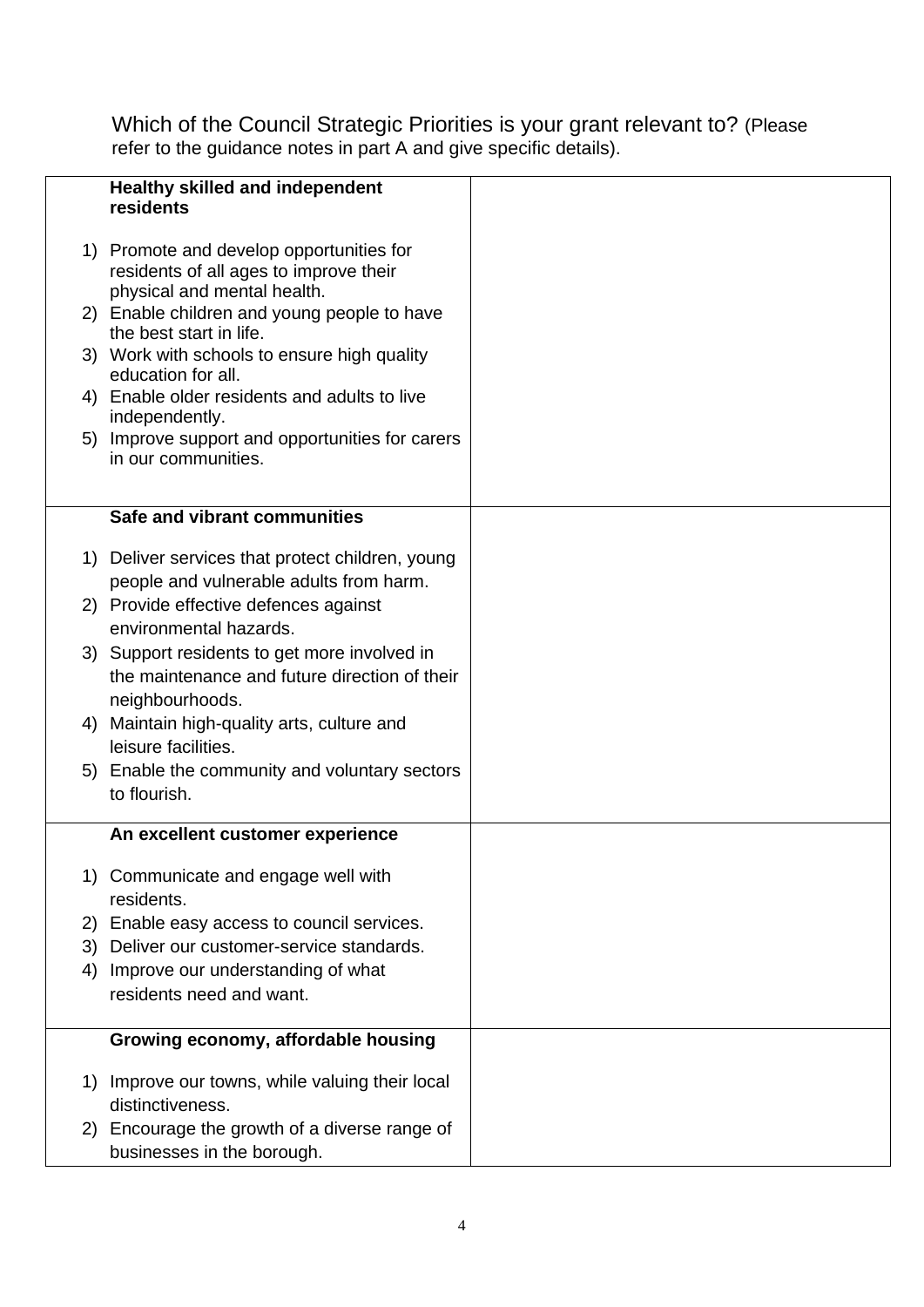|    | 3) Support further opportunities for work<br>placements, apprenticeships and<br>volunteers. |  |
|----|---------------------------------------------------------------------------------------------|--|
|    | 4) Ensure affordable housing provision across<br>the borough.                               |  |
|    | 5) Expand and improve practical support for<br>residents facing other housing issues.       |  |
|    |                                                                                             |  |
|    | <b>Attractive well connected borough</b>                                                    |  |
|    | 1) Protect and enhance the attractiveness of<br>our community spaces and countryside.       |  |
|    | 2) Promote sustainable energy sources and                                                   |  |
|    | minimise pollution and waste.<br>3) Improve parking, cycling and public                     |  |
|    | transport provision across the borough.                                                     |  |
|    | Well managed resources delivering value<br>for money.                                       |  |
|    | 1) Maximise our income and ensure effective<br>and efficient services.                      |  |
|    | 2) Increase our existing staff skills, capability<br>and resilience.                        |  |
|    | 3) Use modern technology to benefit<br>customers and staff.                                 |  |
| 4) | Commission or deliver services to meet<br>residents' needs.                                 |  |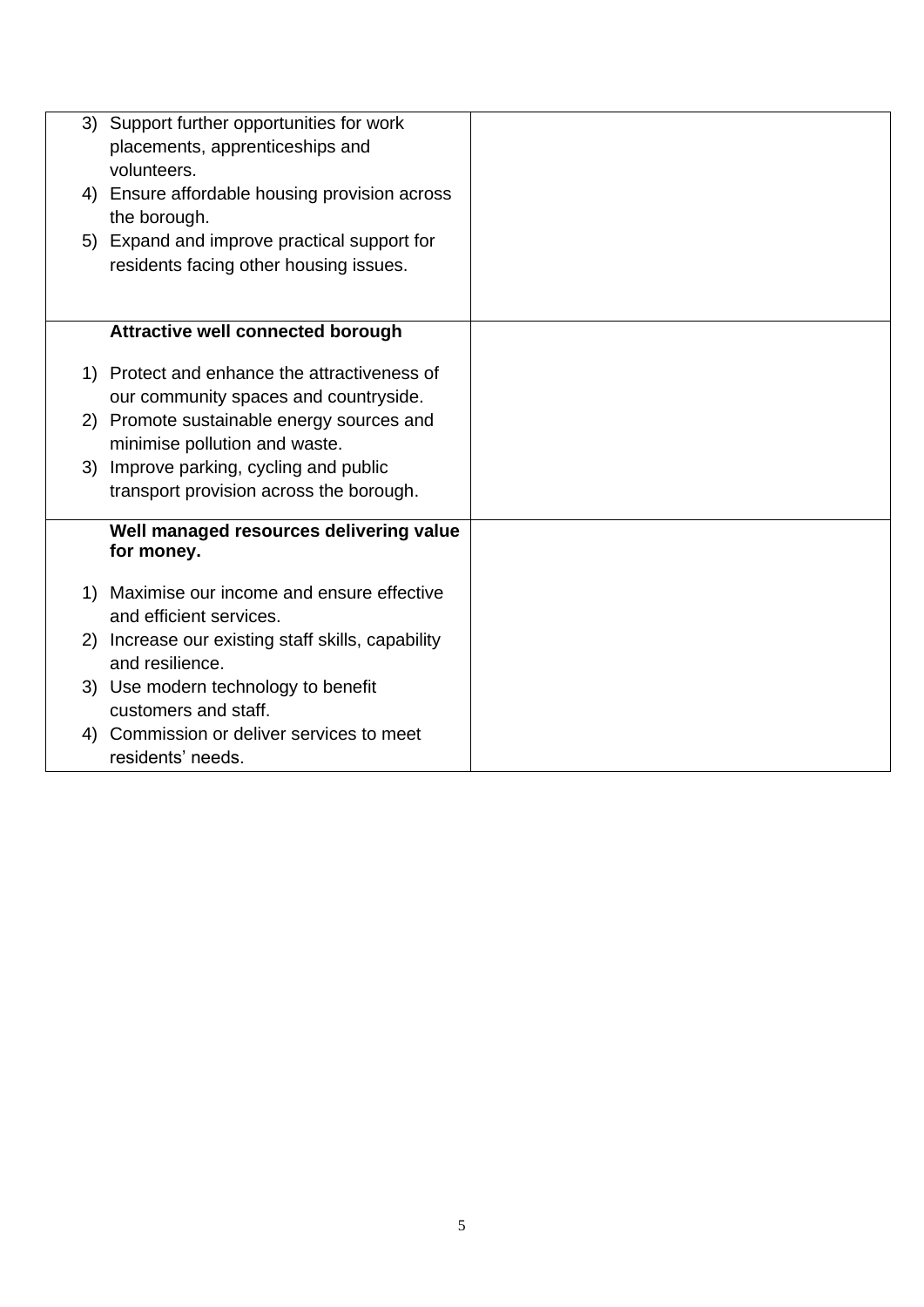| Please provide details of your<br>accounts:                                   | <b>Current Financial</b><br>Year | <b>Previous Financial</b><br>Year |
|-------------------------------------------------------------------------------|----------------------------------|-----------------------------------|
|                                                                               | (Year ending                     | (Year ending                      |
| Income                                                                        |                                  |                                   |
| Expenditure                                                                   |                                  |                                   |
| <b>Year End Balance</b>                                                       |                                  |                                   |
| Surplus / Deficit                                                             |                                  |                                   |
| Please specify if figures are for<br>national organisation or local<br>branch |                                  |                                   |

| Details of other organisations you have received funding for this project from in the |                          |                                                |  |  |  |
|---------------------------------------------------------------------------------------|--------------------------|------------------------------------------------|--|--|--|
| last 12 months or are awaiting a decision from:                                       |                          |                                                |  |  |  |
| Name of organisation:                                                                 | Amount received and date | Amount applied for and likely<br>decision date |  |  |  |
|                                                                                       |                          |                                                |  |  |  |
|                                                                                       |                          |                                                |  |  |  |
|                                                                                       |                          |                                                |  |  |  |
|                                                                                       |                          |                                                |  |  |  |

The legal status of your organisation

Please specify the nature of your organisation (i.e. Is your organisation voluntary, not for profit, a social enterprise or a community group):

Is this a branch or subsidiary of a larger or national organisation?

Yes / No

If yes please describe: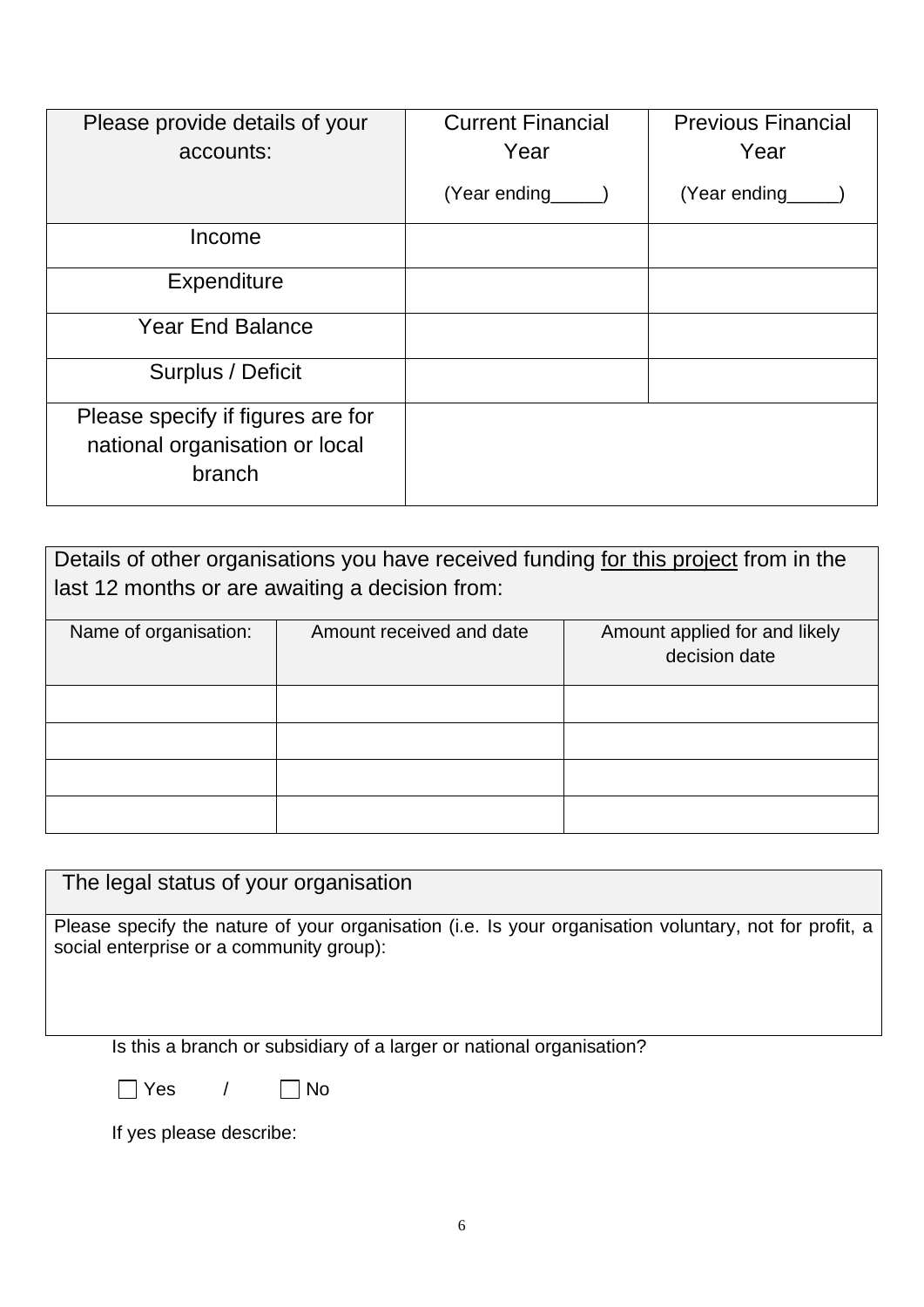## **CONDITIONS OF GRANT**

The applicant organisation must comply with the Council's conditions of grant listed below and in the 'Guide for Applicants,' and complete the following Declaration:

- 1. A copy of the constitution of the organisation must be submitted with the application form only if the organisation has not previously applied for grant funding or the constitution has been amended since last sent.
- 2. The established organisation must provide copies of the last two years' of audited accounts with their application and estimates for the forthcoming year. A new organisation must provide as much financial information as possible, and at least projections for the current year.
- 3. The award of grant funding is subject to the organisation acknowledging grant aid received from RBWM in all publicity and promotional activities related to the project and supporting the council's media activity undertaken in promoting community grants.
- 4. The organisation is required to comply with the Royal Borough of Windsor and Maidenhead's Equal Opportunities Policy in respect of its use of the grant, in particular if it is in respect of the employment or training of staff. If the funding is in the form of a Service Level Agreement, the organisation is required to submit a copy of its own Equal Opportunities Statement (EOS) as required under the Equality Act 2010. The Council also maintains the right to request submission of an organisation's EOS if, on receipt of the application form, it is believed an element of public activity was to be undertaken.
- 5. The organisation is required to have or develop and operate, a procedure for dealing with representations and complaints about the service the grant is intended for, for any person or organisation benefiting from the service. If a dispute or complaint concerning this service should occur between the Royal Borough and the organisation, all reasonable steps will be taken to resolve the dispute or complaint locally, involving an officer designated by the Royal Borough and the organisation. Any other disputes or complaints concerning the service will normally be resolved by the organisation.
- 6. The organisation is required to use all reasonable endeavours and take all reasonable precautions to ensure that any person employed or deployed by the organisation, is not an 'inappropriate person' to assist in providing the service to safeguard vulnerable adults and children.
- 7. The Royal Borough of Windsor and Maidenhead will monitor the way in which grant monies have been/are being spent, and reserves the right to seek to recover the grant in full if the organisation ceases to operate or if the grant is not used for the purpose(s) specified, or if they are in breach of any other condition of grant.
- 8. The approval of any grant is entirely discretionary. The applicant is reminded that approval of a grant in one year cannot be interpreted as implying that aid will be available in any subsequent year.